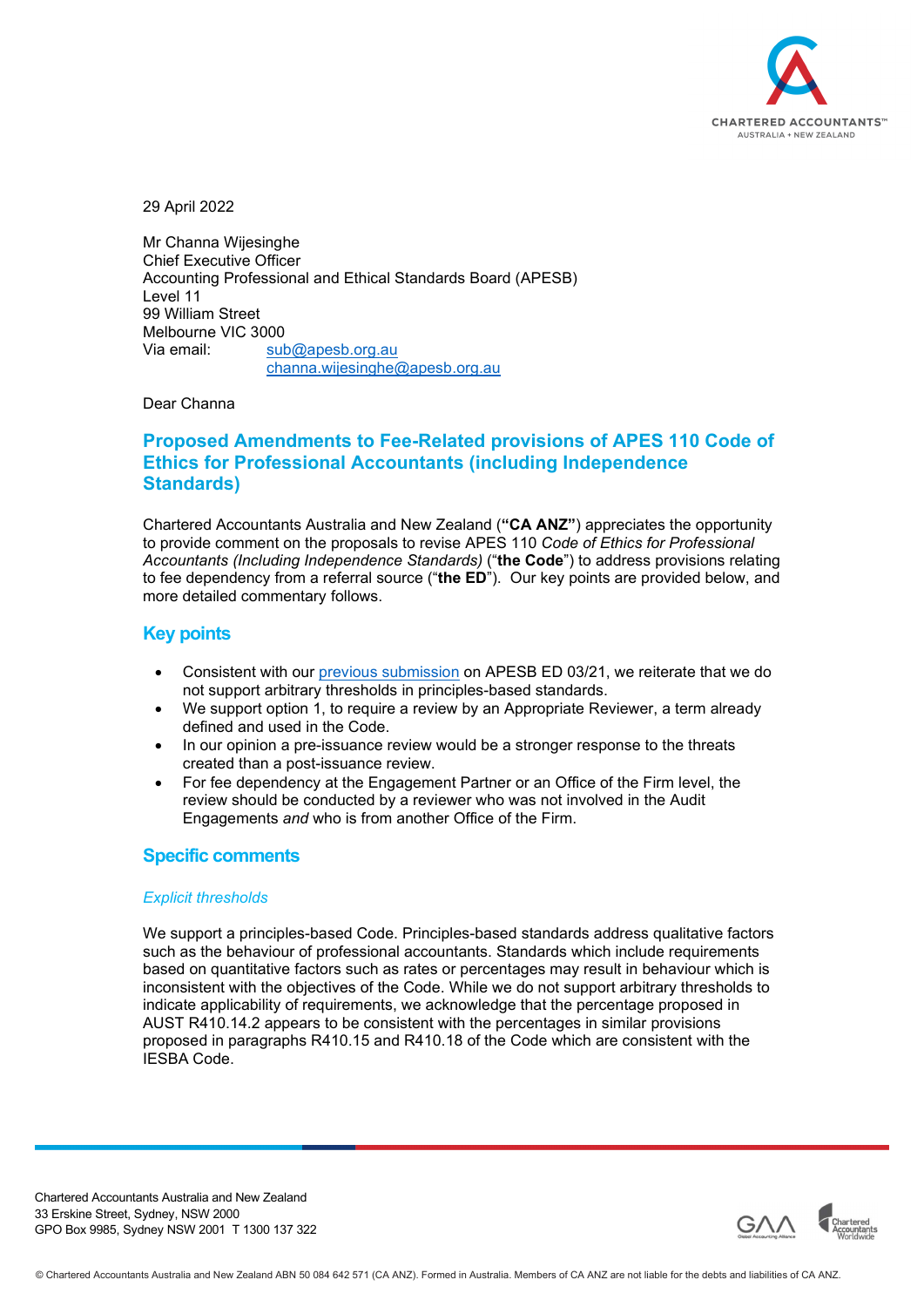#### *Type of review*

Proposed paragraph AUST R410.14.2 provides three options regarding the type of review to be undertaken where fee dependency extends beyond five consecutive years. We support consistency in the application of requirements across the Code. However, we are concerned that specifying the type of review to be undertaken is inconsistent with similar requirements contained in the Code, therefore, we do not support the level of specificity proposed in options 2 and 3 of the ED. While we agree that ASQM 2 *Engagement Quality Reviews* provides an appropriate framework for members conducting such a review, we believe it would be more consistent with the Board's drafting conventions to refer to it in application material. We recommend the Board adopt option 1, to require a review by an Appropriate Reviewer, a term already defined and used in the Code.

We appreciate that some members may require guidance as to the objectives, nature and extent of a review required under AUST R410.14.2. As a Professional Body requiring our members to comply with the Code we will undertake activities to assist our members understand this requirement.

#### *Timing of review*

Proposed paragraph AUST 410.14.1 A1 states that fee dependency creates a definite selfinterest or intimidation threat. Considering the definitive nature of these threats, we support a definitive response. We consider the provision of options as to the timing of the review at AUST R410.14.2(a)–(b) is inconsistent with AUST 410.14.1 A1 and possibly other requirements in the Code and may not be in the public interest. We recommend the Board determine which is the most appropriate response to the threats created and make that the requirement. In our opinion a pre-issuance review as proposed in paragraph AUST R410.14.2(a) would be a stronger response to the threats created.

#### *Who can perform the review?*

We support the need for a review to be conducted by a qualified and objective professional accountant to address the self-interest or intimidation threat arising when a high proportion of audit fees are generated from a single referral source over a period of time. Proposed paragraph AUST R410.14.2 also sets out requirements for who can undertake the review. The last sentence states "*If the fee dependency is for an Engagement Partner or an Office of the Firm, the [review or compliance engagement] shall be conducted by a Member who was not involved in the Audit Engagements*." In our opinion, this does not address the threat appropriately. Where the fee dependency is for an Engagement Partner or an Office of the Firm, we believe that the review should be performed by a reviewer who was not involved in the Audit Engagements *and* is from another Office of the Firm.



charteredaccountantsanz.com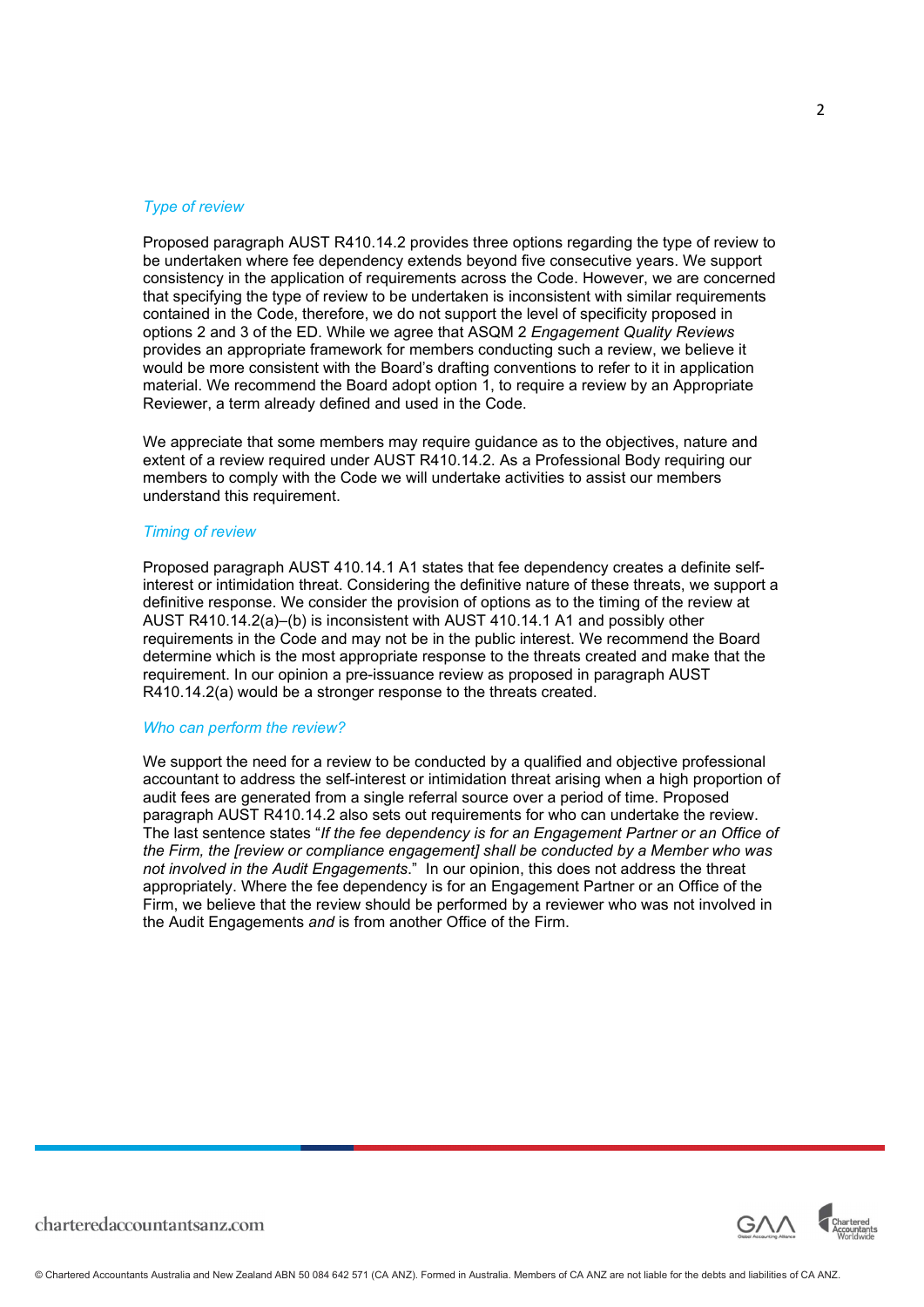The **Appendix** provides more information about CA ANZ. Should you have any questions about the matters raised in this submission or wish to discuss them further, please contact Josephine Haste CA, josephine.haste@charteredaccountantsanz.com.

Yours sincerely

**Simon Grant FCA**  Group Executive Advocacy and Professional Standing



3

charteredaccountantsanz.com